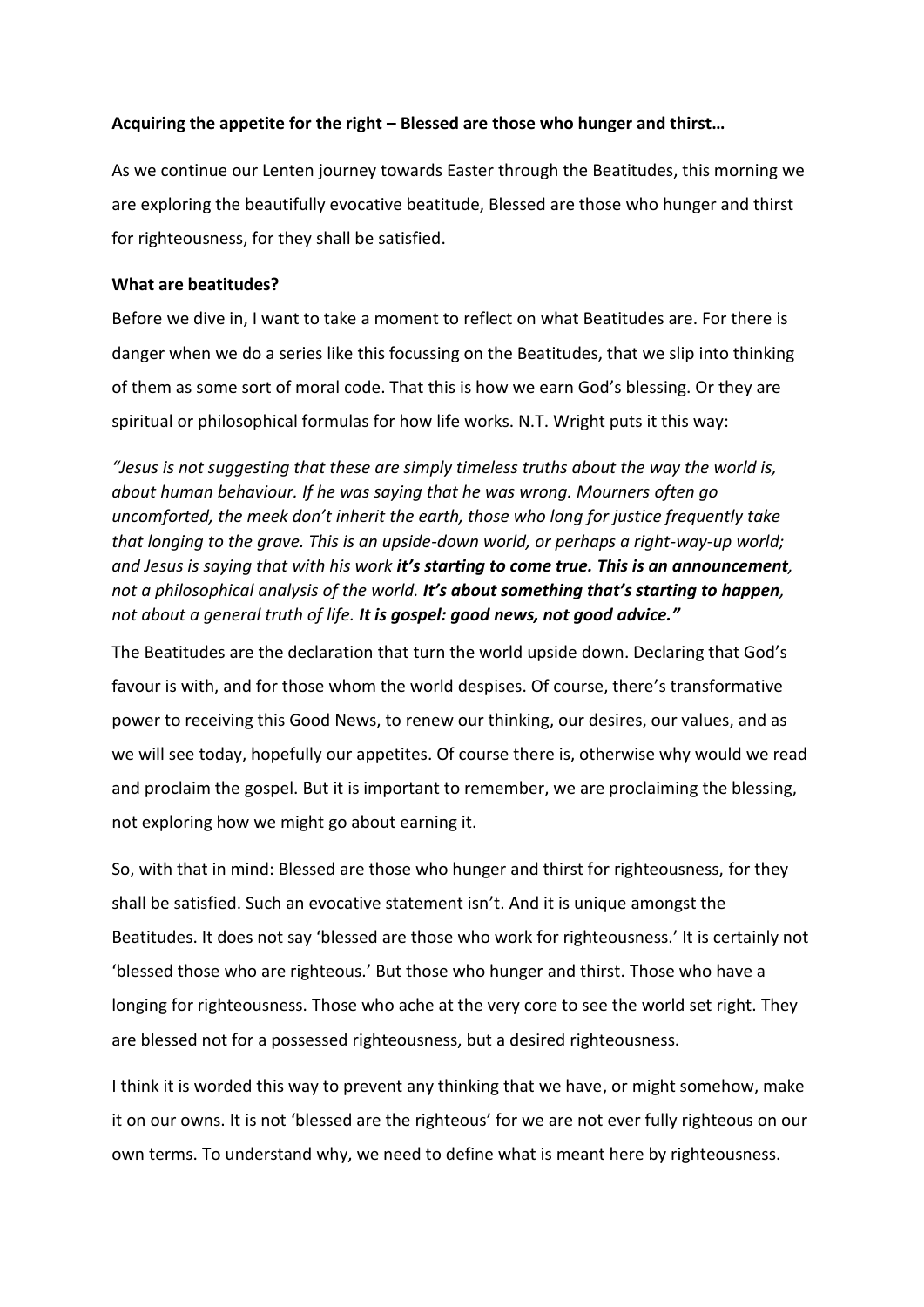Words like righteousness can often be vague religious concepts that we fail to concretely define, or they become laden with later theological developments.

### **What does righteousness mean?**

No one can be fully righteous on their own because righteousness is a social concept. Righteousness as we are to understand it here is not ethical perfection. The concept, both in the Greek and Hebrew is intertwined with Justice. In fact, in the Hebrew Bible, the Hebrew word translated 'righteousness', ה ָק ָד ְצ, is usually found in parallel with ט ָפּ ְשׁ ִמ, Justice. An act of ה ָק ָד ְצ, righteousness, is an act that seeks to set things right, bringing about Justice and Shalom (peace, wholeness and integrity) for all, but especially the poor who have been deprived of justice. In fact, an adjective from this noun, צַדִּיק, used to describe the righteous person is often used in parallel in the Hebrew Bible for the poor person whose cause is righteous, or blameless. The word emphasises action and activity rather than condition. It has a sense of movement. That is, it's action that move towards justice, and right order. That which moves the social fabric towards all that is good and right in God's eyes.

So, when Jesus says, "Blessed are those who hunger and thirst for righteousness," first and foremost, he is declaring a right-way-up Kingdom blessing upon all those desperate poor whose cause for justice has been perverted.

A couple of years ago we did a series on prophetic voices. I preached from Amos. This theme, of the perversion of justice and righteousness for the poor is central to Amos' critique of Israel. Particularly, the perversion of justice at the gates. This covers two broad areas. The courts, or the institutional powers that govern people's lives, and the marketplace. The courts were the primary location for restoring integrity or 'rightness' in the social fabric, it was important that its members were righteous. The ninth Commandment, "You shall not bear false witness against your neighbour" gives us insight into how important righteousness is in this process to God. Core to practising ה ָק ָד ְצ is judging impartially in court.

The other primary location for justice is the marketplace, which was also physically located at the town gate. The Law called for scales, weights and measures that were עֲדֵק. An aspect of justice is what is one's legal right or due and it belongs to the poor because they have the right to expect a fair deal. In this sense we can speak of justice in the marketplace not just as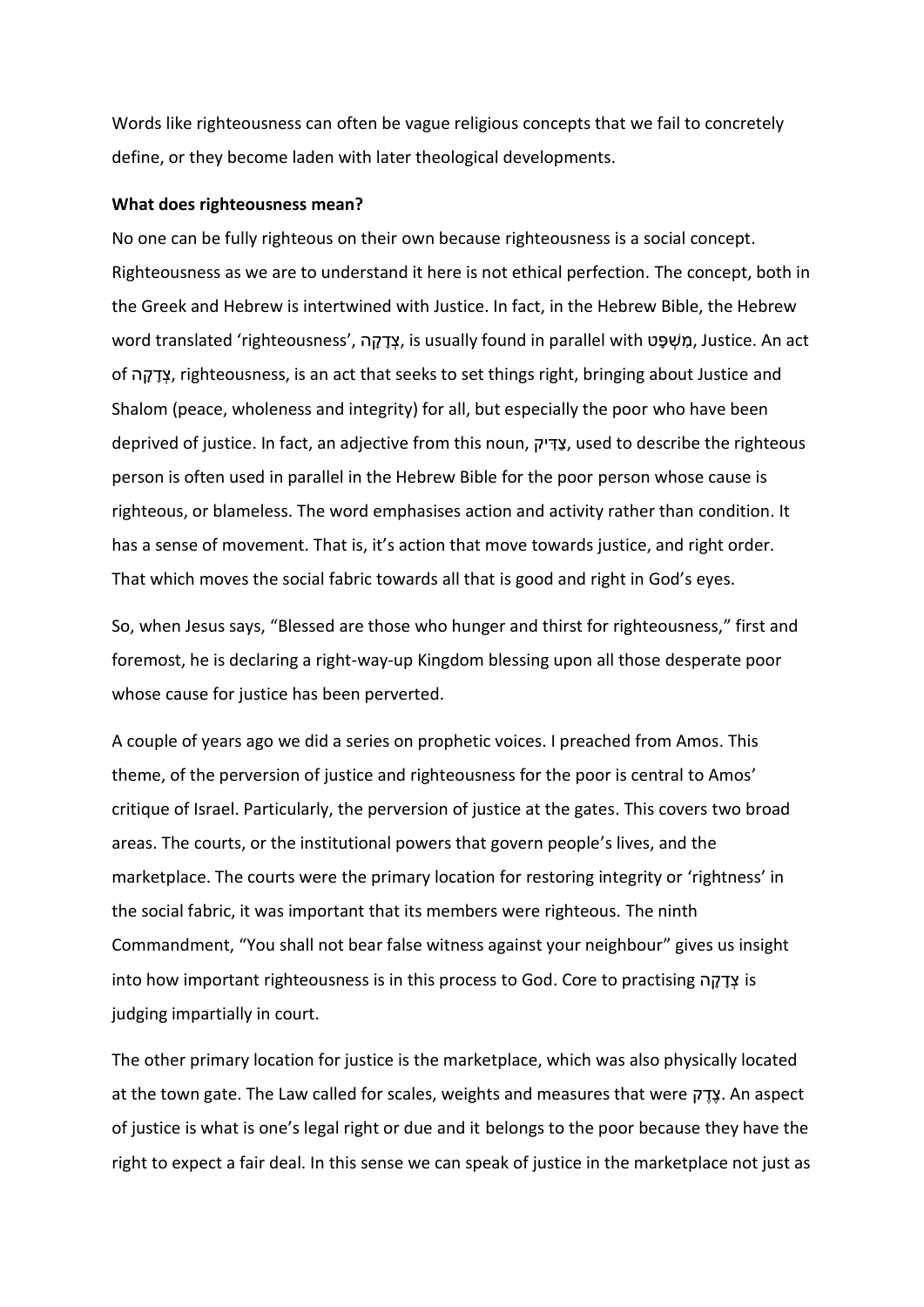a moral norm but a human right. Hence to practice ה ָק ָד ְצ includes a special form of justice towards the poor. A catchphrase of Liberation Theology is that "God has a preferential option for the poor." However, as John Collins points out, God's preference is not for the poor but for justice, it just so happens that "the rich are much more likely to encroach on the poor than vice versa, and it is the poor, not the rich, who need assurances of divine protection." It is also the poor who are most likely to be cheated of justice in the courts, especially if the interests of the judges in the court have become entangled with the interests of the sellers in the marketplace.

While we don't do our business or administer justice at the town gates, it doesn't take too much imagination to connect this to today. The large-ness and impersonal-ness of our bureaucratic governing systems and incomprehensible face-less marketplace increases the capacity for injustice and the perversion of righteousness. These two are often intertwined, despite best intentions of our political leaders, too often the 'money gets the power and the power protects the money.'

#### **Two categories who hunger and thirst**

So obviously, there is for the poor-oppressed, a natural hunger-pang for righteousness and justice. Like a person hungry and thirsty needs food and water, so the poor oppressed longs for righteousness. It is a natural longing. Commentator Frederick Bruner writes of these people: "They long for what is right, they crave justice, they cannot live without God's victory prevailing; for them right relations in the world are not just a luxury or a mere hope but an absolute necessity if they are to live at all."

But what about the rest of us, those who don't identify as the poor-oppressed? For the rest of us I want to suggest, that to hunger and thirst for righteousness is an acquired appetite. "Among those who long for God to set things right are both those who themselves suffer hunger pangs *and* those who mourn over an inequitable distribution of goods and services that allows millions to starve."

How do we acquire an appetite for righteousness to prevail? Well, firstly we need exposure. Apparently, when you want to get a kid to eat a new, *healthy* food, they need to be exposed to it 12-30 times. Likewise, we need to be exposed to injustice and the right being denied to hunger for it. John Nolland writes: Righteousness... the desire to see things put right... "is a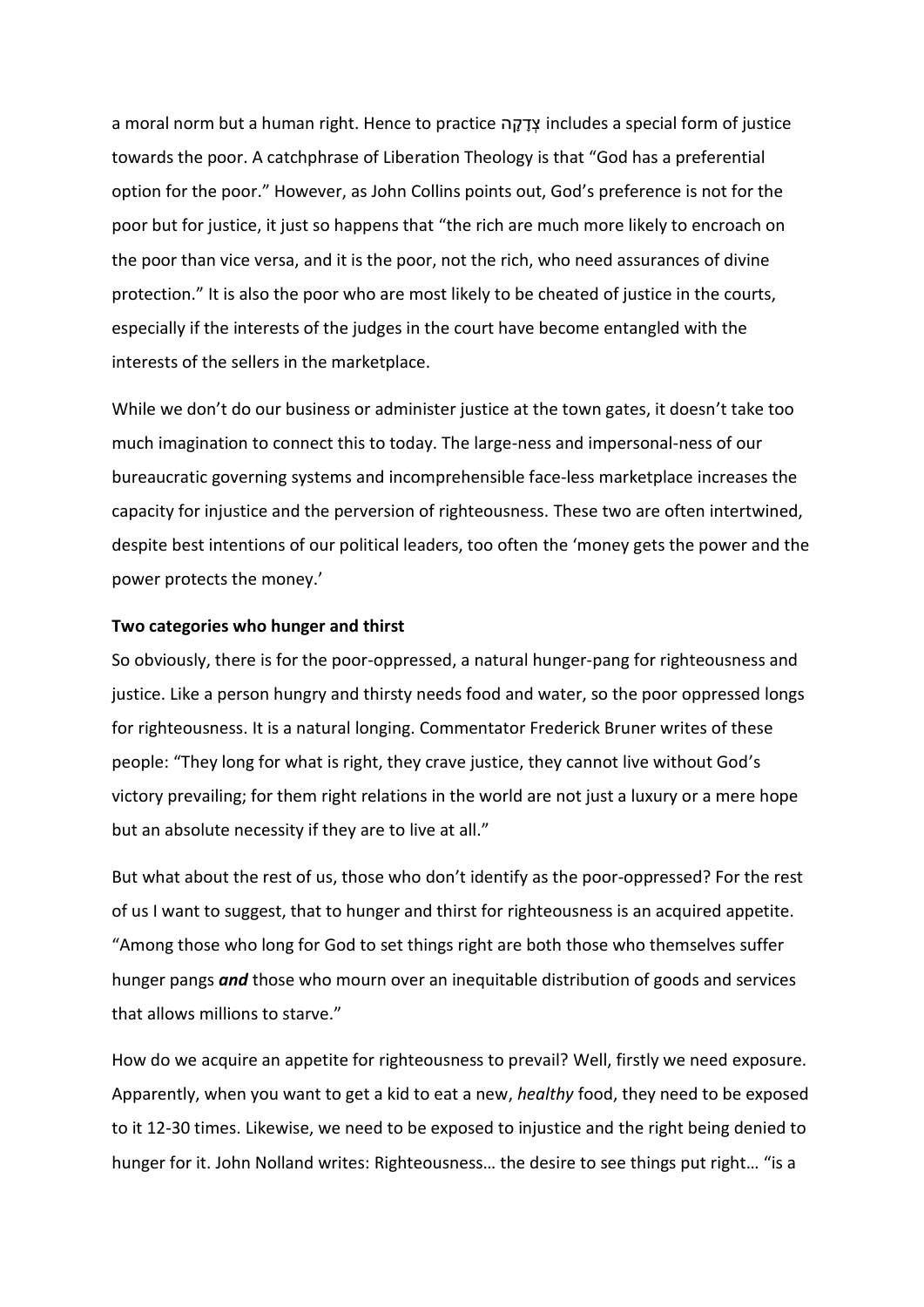reflex of the sense of deprivation in the present." The precise contours of the sense of need and therefore the specific focus of the hunger and thirst will be shaped by what has been experienced and how it has been understood and related to. It is an "acquired appetite."

Secondly, the appetite is developed and shaped by getting to know God's heart. Our reading this morning from 2 Corinthians makes the link between righteousness and the provision of material needs to the needy-poor: "He scatters abroad, he gives to the poor, his righteousness endures forever." He who supplies seed to the sower and bread for food will supply and multiply your seed for sowing and increase the harvest of your righteousness.

Paul is saying to the Corinthian Church, to meet the needs of the poor Jerusalem will make their righteousness like God's.

Likewise, John writes in 1 John 3 when discussing those who practices righteousness, he says, "if anyone who has the world's goods and sees a brother or sister in need, and closes their heart to them, how can they have the love of God in them?"

Thirdly, we can ask ourselves, what is getting in the way of that appetite? How am I currently satiated that I am not hungry for the right. Greed, hunger for power, prestige and possession cannot co-exist with a hunger for righteousness. For righteousness and justice are at odds with these goals. When our goals are at odds with the needs of the poor, then we cannot hunger and thirst for righteousness. If the way we vote is about protecting our own interests, rather than the interests of the poor and marginalised, we cannot hunger and thirst for righteousness. What might you be hungering for that gets in the way of hungering and thirsting for the right, the good and the just to prevail?

Sometimes however, our problem is not that we are satiated, but that we are overwhelmed. We can be overwhelmed by the needs and the perceived injustices.

### **What can we do with the longing?** Pray and act.

Regardless of where we are at in life, regardless of whether our hunger and thirst for right to be done, is a natural or an acquired appetite, first and always, this longing will drive us to our knees to pray. Lord your Kingdom Come, your Will be done. Give us today our daily bread. Save us from the time of trial and deliver us from evil. We can pray. Again, the contours of our prayers shaped by the exposure and experience to a sense of deprivation.